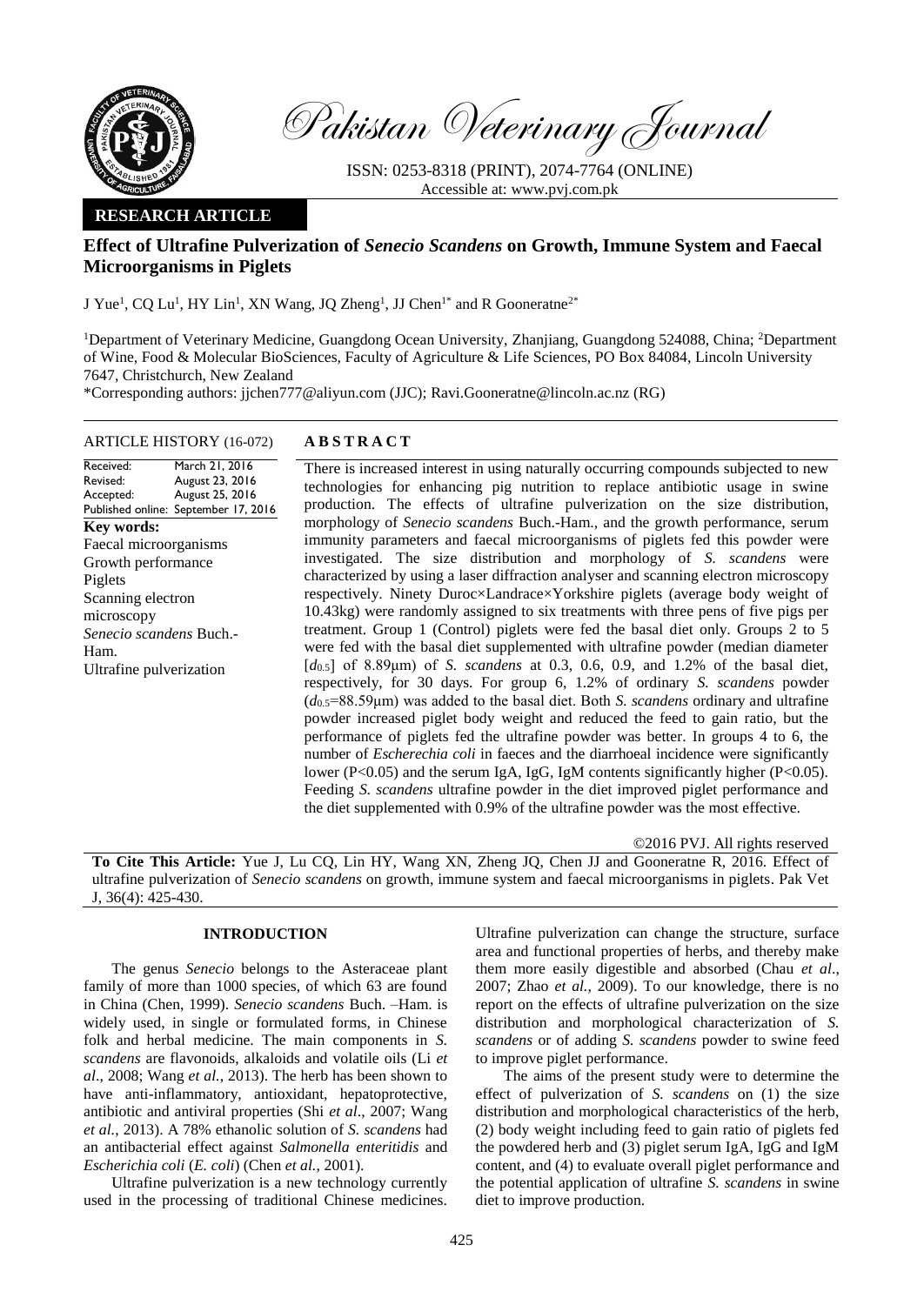#### **MATERIALS AND METHODS**

**Preparation of** *S. scandens* **powder:** Herbal samples of *S. scandens* were collected from Lipu County, Guangxi Province, and confirmed as *Senecio scandens* Buch.-Ham. by the Institute of Agricultural Biology of Guangdong Ocean University, Zhanjiang, Guangdong, China. The herbal samples were cut, air-dried, and ground in anRT-34 miniature grinder (Beijing Huanya Tianyuan Machinery Technology Co., Beijing, China) to prepare the *S. scandens* powder. Most of this was then pulverized using YSC-701 ultra-micro pulverizer (Beijing Yanshan Zhengde Instrument Equipment Co., Beijing, China) to obtain the ultrafine powder.

**Size distribution of** *S. scandens* **powder:** The *S. scandens* powder was dispersed in a container with ultrapure water and the size distribution of the ordinary and ultrafine powders was measured using a Mastersizer 2000 laser diffraction analyser (Malvern Instruments, Malvern, UK).

**Morphological characterization of** *S. scandens*  **powder:** *S. scandens* powder and ultrafine samples were coated with gold using an ion sputter coater (Hitachi E-1045, Tokyo, Japan), examined by scanning electron microscopy (SEM) (Hitachi S-4800, Tokyo, Japan) and photomicrographs taken for morphological characterization.

**Animal, treatment, diets and housing:** The feeding experiment was conducted at the Guangxi Judong Animal Farming Group, Yulin, Guangxi, China. Ninety Duroc× Landrace×Yorkshire piglets with an average initial body weight of 10.43kg were randomly and equally assigned to six treatment groups, each with three  $pens(2.5\times3m)$  of five pigs (three castrated male piglets and two female piglets). The piglets in group 1 were fed the basal balanced piglet diet, and those in groups 2, 3, 4 and 5 the basal diet supplemented with 0.3, 0.6, 0.9, and 1.2% of *S. scandens* ultrafine powder, respectively. For group 6, ordinary *S. scandens* powder (1.2%) was added to the basic diet. The composition and nutrient concentrations of the basal balanced diet are shown in Table 1.

**Growth performance of piglets:** Piglet body weight and supply of diet feed were measured at the beginning and end of the experiment. These data were used to calculate the average daily feed intake, average daily gain and feed to gain ratio (Qiao *et al*., 2013).

**Diarrhoeal incidence:** The piglets appeared normal except diarrhoea was observed daily in all piglets from the beginning of the experiment. The faecal consistency was characterized using a scale of 0 to 3, with 0=normal, solid faeces; 1=soft, loose faeces with slight diarrhoea; 2=moderate diarrhoea; 3=liquid, severe diarrhoeic faeces (Wang *et al*., 2009). When the score was 2 or above 3, the piglets were considered to have diarrhoea (Kong *et al*., 2007). The diarrhoeal incidence was determined according to the method of Huang *et al.* (2004).

**Serum immunity parameters:** At the end of experiment, blood was obtained from the piglets via the jugular vein. The serum was separated and stored at −20°C. A commercial swine enzyme-linked immunosorbent assay kit (ELISA, Jiancheng Institute of Biological Technology, Nanjing, China) was used to measure serum immunoglobulin G, A and M (IgG, IgA and IgM) in an MK3 microplate spectrophotometer (Thermo Electron Corp., Massachusetts, USA).

**Faecal microorganisms:** On day 1 and day 30 of the experiment, faeces were collected from all animals and temporarily stored at 4°C to determine the numbers of *E. coli* and *Lactobacilli*, using the plate colony counting method of Giang *et al*. (2012). The results are expressed as CFU/g faeces.

**Statistical analyses:** Data are expressed as the mean ±standard error and were analysed using ANOVA (SAS Institute 2001 software) as factorial experiments. Duncan's multiple range test was used to compare differences among the treatment groups. Probability values were considered significant when P<0.05.

**Ethical considerations:** All piglets were housed in an environmentally-controlled nursery with slatted cement flooring and a mechanical ventilation system. The piglets were given free access to feed and water during the 30 day experiment. The piglet research carried out in this study was approved by the Animal Ethics Committee of Guangdong Ocean University (Approval No: NXY2014- 002). The ARRIVE guidelines reporting *in vivo* animal experiments were adhered to.

### **RESULTS**

**Size distributions of** *S. scandens:* The size distributions of ordinary powder and ultrafine powder of *S. scandens*  were shown in Figure 1. After ultrafine pulverization, the diameter distribution of ultrafine powder approached normal distribution. The ultrafine powder was smaller and the diameter narrower than the ordinary powder. The volume median diameter  $(d_{0.5})$  values of the ordinary and ultrafine powders were 88.59μm and 8.88μm, respectively. In 90% of the ordinary powder sample, the diameter  $(d_{0.9})$  was 15.56 times greater than in the ultrafine powder (Table 2).

**Morphological characterization:** The electron micrographs of the ordinary and ultrafine powders of *S. scandens* (Figure 2) show that the ultrafine powder had no unbroken structures and was narrower and more uniform in size than the ordinary powder.

**Piglet growth performance:** With increasing concentrations of *S. scandens* powder from groups 2 to 4, the final weight of piglets and average daily gain also showed an increasing trend, while the feed to gain ratios reduced (Table 3). Average daily feed intake values were not significantly different. Compared with group 1 (control), mean final piglet weights in groups 2, 3, 4, 5 and 6 increased by 0.96, 2.25, 10.81 (P<0.05), 3.37 and 9.09%, respectively and the feed to gain ratios were reduced by 1.53, 7.14, 17.35 (P<0.05), 9.69 and 15.31% (P<0.05) in the respective groups. Groups 4, 5 and 6 were not significantly different, although growth performance in group 4 appeared the best.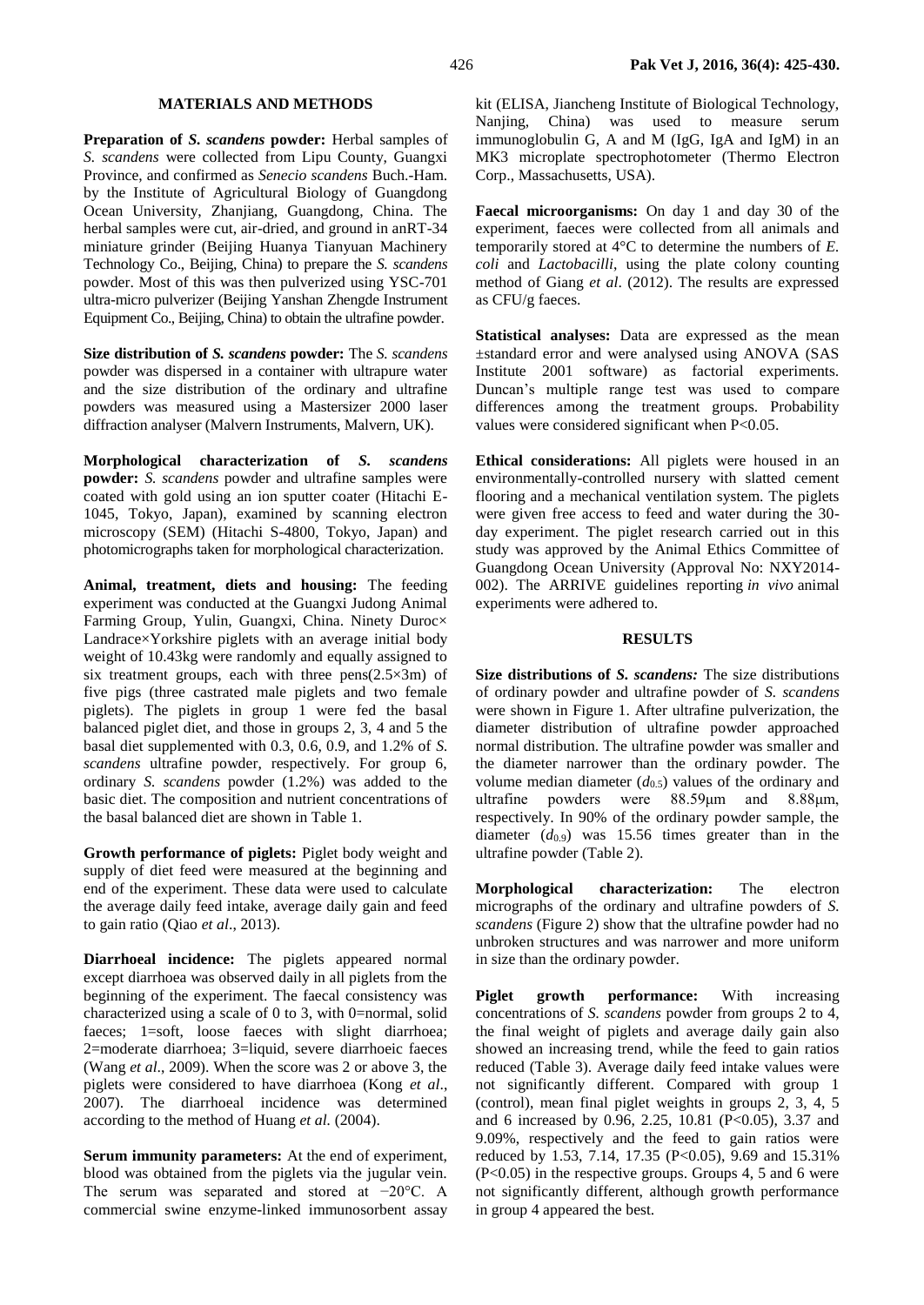



**Fig. 2:** Scanning electron microscopy images of ordinary powder and ultrafine powder of *S. scandens.* Micrographs 2-1 to 2-3 are of the ordinary powder and 2-4 to 2-6 the ultrafine

powder.

**Diarrhoeal incidence:** Adding *S. scandens* powder reduced the incidence of diarrhoea in the piglets (Table 4). Initially (0 to 15 days), the diarrhoeal incidence of groups 3 to 6 was significantly lower (P<0.05) than that of the control group 1. However, during the second fortnight (15 to 30 days), a significant reduction (P<0.05) in diarrhoeal incidence was observed only in group 5>4>6, compared with group 1.

**Serum immunity parameters:** The serum IgG, IgA, IgM values were shown in Table 5. Compared with the control

values for group 1, the IgG of groups 2 to 6 increased by  $*1.55$ , 4.07, 10.86, 12.50, and 8.89%, respectively. IgA increased by \*1.27, 5.15, 13.69, 13.40 and 8.65%, and IgM by \*3.55, \*9.43, 18.85, 27.56 and 26.41%, respectively. All increases were significant (P<0.05) except the four marked with an asterisk. However, there were no significant differences between groups 4, 5 and 6. Collectively, the effect on group 4 was the best.

**Faecal microorganisms:** Table 6 showed the effects of adding *S. scandens* powder on faecal microorganism count.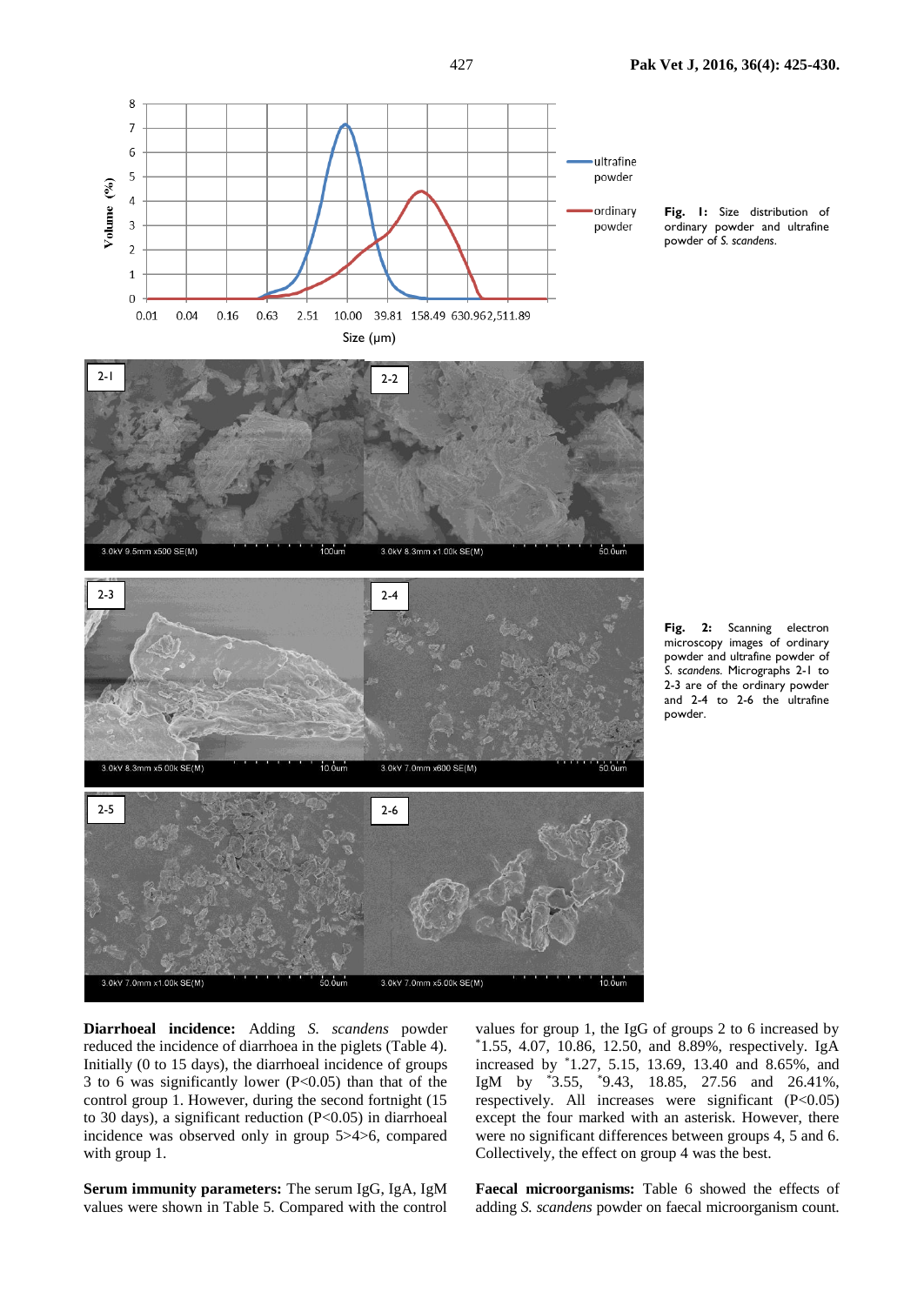On day 1, no significant difference was observed between *E. coli* and *Lactobacillus* in the different piglet groups. At the end of the experiment, compared with group 1, a significant reduction in the number of *E. coli* (P<0.05) was observed in groups 4, 5 and 6. However, there was no significant difference among these three groups. For *Lactobacillus*, a non-significant increasing trend was observed.

#### **DISCUSSION**

According to British Standards, the width of particle size distribution is measured by span. A smaller span value means a powder has a more uniform size and a narrower size distribution (Zhang *et al*., 2012). Particle size distributions are often characterized by  $d_{0,1}$ ,  $d_{0,5}$  and *d*0.9 values (Giry *et al*., 2006). In our study, following ultrafine pulverization, the span value changed from 1000μm in the ordinary to 100μm in the ultrafine powder, and the values of  $d_{0.5}$  and  $d_{0.9}$  also decreased. All these parameters indicated that the ultrafine powder had a more uniform and smaller size.

**Table 1:** Composition and nutrient levels of the basal piglet diet

| Ingredients          | Content (%) | Nutrient Levels <sup>1)</sup> | Content |
|----------------------|-------------|-------------------------------|---------|
| Corn                 | 63.65       | DE (MJ/kg)                    | 14.12   |
| Soybean meal         | 22.70       | CP(%)                         | 18.00   |
| Whey powder          | 6.00        | Lys $(\%)$                    | 1.16    |
| Fish meal            | 4.00        | Ca (%)                        | 0.74    |
| Soybean oil          | 0.90        | AP (%)                        | 0.46    |
| CaHPO <sub>4</sub>   | 0.83        |                               |         |
| Limestone            | 0.67        |                               |         |
| NaCl                 | 0.25        |                               |         |
| Premix <sup>2)</sup> | 1.00        |                               |         |
| Total                | 100.00      |                               |         |

 $1$ <sup>1)</sup> Calculated value. <sup>2)</sup> The premix provided the following per kilogram of diet mix: vitamin A 10,000 IU; vitamin D<sub>3</sub> 1600 IU; vitaminE 80 mg; vitamin B<sub>2</sub> 8 mg; choline chloride 540 mg; Fe 100 mg; Cu 120 mg; Zn 90 mg; Mn 60 mg.

**Table 2:** Size of ordinary and ultrafine powder of *S. scandens*

| Sample           | $d_{0,1}$ (µm) | $d_{0.5}$ (µm) | $d_{0.9}$ (µm) |
|------------------|----------------|----------------|----------------|
| Ordinary powder  | 9.85           | 88.59          | 365.68         |
| Ultrafine powder | 3.06           | 8.88           | 23.37          |
|                  |                |                |                |

Note: *d*0.1, *d*0.5, *d*0.9 respectively mean equivalent volume diameters at 10, 50, and 90% cumulative volumes.

Scanning electron microscopy is used in both the biological and material sciences to examine the topology and elemental composition of specimen surfaces (Paredes, 2014). In more recent years, SEM has been increasingly used for research in Chinese traditional herbal medicine. Mechanical damage transforms the structure of powders from ordered to disordered or amorphous because of breakage of intermolecular bonds (Zhao *et al*., 2010). Use of different grinders can cause marked changes to the structure and diameter of *S. scandens*. SEM confirmed that the structure of the ultrafine powder used in this study was smaller and also more uniform than the ordinary powder.

In our study, adding *S. scandens* powder to the diet enhanced the growth performance of piglets. The main components of flavonoids, alkaloids and volatile oils from *S. scandens* (Tan *et al*., 2010; Wang *et al*., 2013) probably work synergistically to improve growth performance. In this study, the effect of 0.9% ultrafine powder of *S. scandens* in piglet feed performed better than other concentrations. The dosage of 1.2% of the ordinary *S. scandens* powder also had an effect on the piglets' average daily feed intake. It appears that the ultrafine

pulverization of *S. scandens* changed its cellular structure and allowed the more active constituents of the ultrafine powder to be more easily assimilated and thus improved digestibility and absorption of dietary nutrients within the piglet gastrointestinal system. Therefore, from an economic point of view, addition of the ultrafine powder can reduce the dosage and indirectly reduce feed costs.

Diarrhoea is a pathological state with an increase in faecal water content and increased frequency of defecation (Wang *et al*., 2014). This is an economic loss because this results in less time being available for absorption of important nutrients by the small intestine. The aetiology of diarrhoea is multifactorial, with nutrition, viruses, and bacteria being mostly implicated (Petri *et al*., 2008; Sørensen *et al*., 2009). Post-weaning diarrhoea is common in piglets and is in most instances caused by proliferation of enterotoxigenic *E. coli* and toxins produced by these bacteria (Wang *et al*., 2009; Zhang *et al.,* 2010). *S. scandens* has been used for antibiosis and as an anti-inflammatory agent in Chinese traditional medicine. It has broad-spectrum antibacterial activity, mostly against *E. coli*, *Staphylococcus aureus* and *Dysenteric bacilli* (Wang *et al*., 2013). In this study, adding the *S. scandens* powder to the feed offered some protection against diarrhoea in piglets. At weaning, usually the gut population of *Lactobacilli* decreases and the *E*. *coli* population increases (Jensen, 1998). *E. coli* is the main pathogen responsible for piglet diarrhoea after weaning (Fairbrother *et al*., 2005). Chen *et al.* (2001) found that 78% ethanolic solution of *S. scandens* produced a marked antibacterial effect against *E. coli in vivo* and *in vitro*. In this current study, adding 0.9% or 1.2% ultrafine powder of *S. scandens* (groups 4 and 5) and 1.2% ordinary powder (group 6) significantly reduced the number of *E*. *coli* and decreased diarrhoeal incidence in piglets. In addition, there was a trend of *Lactobacilli* increasing in numbers in those fed *S. scandens.*  Flavonoids and alkaloids of *S. scandens* play an important role in broad-spectrum antibacterial activity. A possible mechanism is via inhibition of *E*. *coli* proliferation by flavones and alkaloids in *S. scandens*, thereby improving the microbial community balance for *Lactobacilli* to thrive in the gut and improve the intestinal environment of piglets. A decrease in diarrhoeal incidence improves nutrient absorption thereby enhancing the growth performance of piglets and consequently reducing economic losses associated with the disease.

All mammals have IgG, IgA and IgM in their blood. IgG plays an important role in humoral immunity, and functions as an antiviral and antibacterial agent and also to neutralize toxins. The functions of IgA are similar to IgG, but it especially has an anti-infection effect on membrane infection by pathogenic microorganisms. On first contact with an antigen, IgM is the earliest antibody to act (Zhao *et al*., 2012). In this study, compared with group 1, adding *S. scandens* powder increased the IgG, IgA, IgM concentrations, with significant increases (P<0.05) in piglets in groups 4 to 6. It appears that appropriate addition of *S. scandens* powder can markedly improve the humoral immunity of piglets. This will no doubt enhance immune resistance and, coupled with a significant decrease in gut *E. coli*, reduce the pathogenic bacterial load to piglets as shown by a reduction in diarrhoeal incidence and an improved growth performance.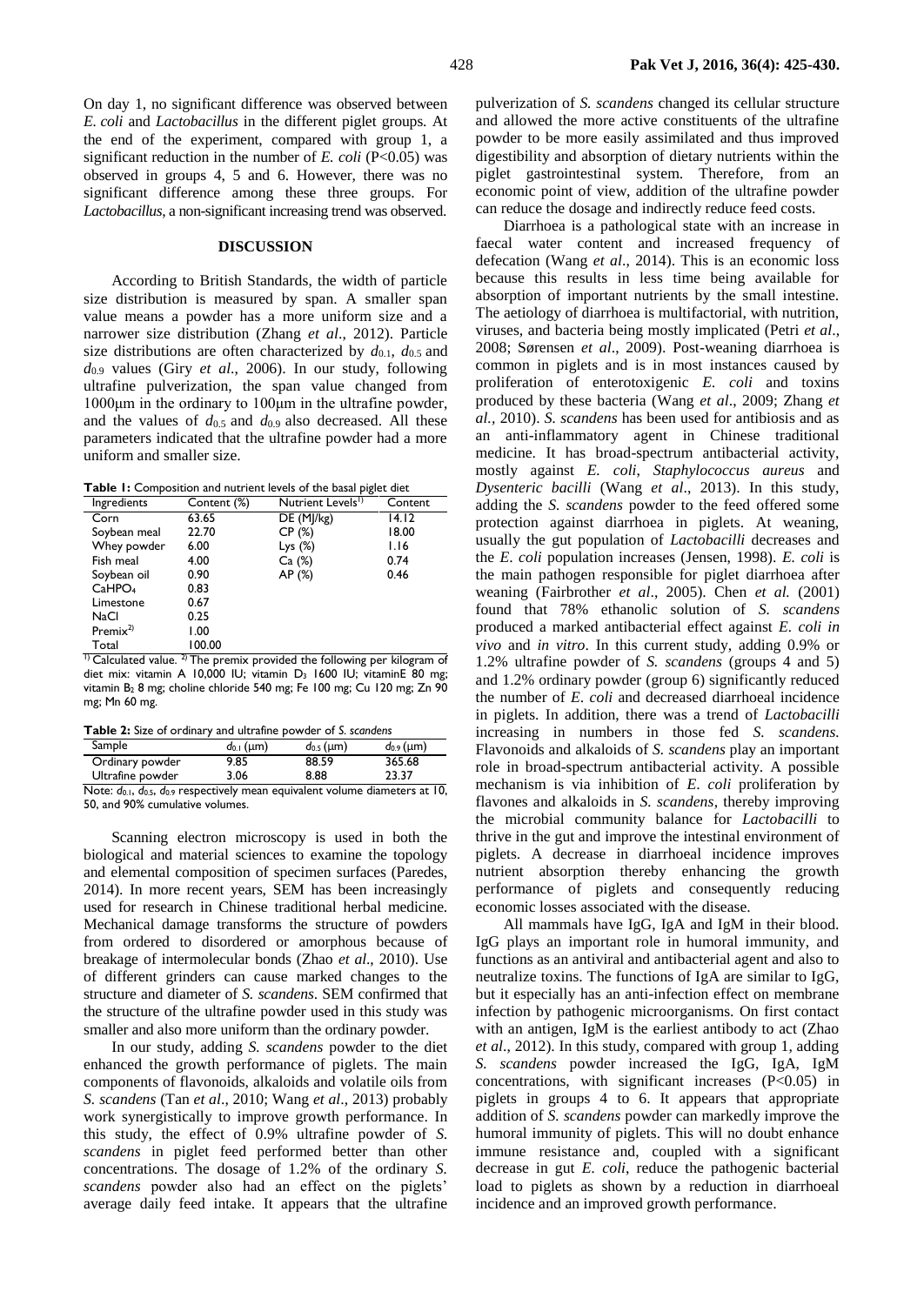**Table 3:** Effect on piglet growth performance of adding increasing amounts of *S. scandens* powder to the basic diet

| Group | Initial weight (kg) | Final Weight (kg)              | $ADG2$ (g)                        | $ADFI3$ (g)        | Feed to Gain Ratio <sup>4</sup> |
|-------|---------------------|--------------------------------|-----------------------------------|--------------------|---------------------------------|
|       | $10.43 \pm 0.17$    | $20.91 \pm 0.66^{\circ}$       | $349.33 \pm 17.48$ <sup>c</sup>   | 683.29±20.29       | $.96 \pm 0.04$ <sup>a</sup>     |
|       | $10.43 \pm 0.15$    | $21.11 \pm 0.67^b$             | $356.11 \pm 26.74$ <sup>bc</sup>  | $682.51 \pm 19.81$ | $1.93 \pm 0.09^a$               |
|       | $10.43 \pm 0.15$    | $21.38 \pm 0.83$ <sup>ab</sup> | 365.00±24.96 <sup>abc</sup>       | $662.47 \pm 32.66$ | $1.82 \pm 0.04^{ab}$            |
|       | $10.43 \pm 0.12$    | $23.17 \pm 0.53$ <sup>a</sup>  | $424.56 \pm 19.37$ <sup>a</sup>   | $686.91 \pm 17.33$ | .62 $\pm$ 0.04 $\textdegree$    |
|       | $10.44 \pm 0.14$    | $21.69 \pm 0.45^{ab}$          | $375.00 \pm 10.41$ <sup>abc</sup> | $662.69 \pm 0.79$  | $1.77 \pm 0.05^{\mathrm{abc}}$  |
|       | $10.43 \pm 0.02$    | $22.81 \pm 0.17$ <sup>ab</sup> | 413.33 $\pm$ 5.36 <sup>ab</sup>   | 685.91±28.35       | $1.66 \pm 0.07$ <sup>bc</sup>   |

 $^{\text{T}}$  Groups 1 to 5 supplemented with 0, 0.3, 0.6, 0.9, and 1.2% ultrafine powder, respectively, for 30 d. Group 6, 1.2% of ordinary powder added.  $^2$ ADG: average daily gain; <sup>3</sup>ADFI: average daily feed intake. <sup>4</sup>In the same column, values with the same superscript letters or no superscript indicate no significant difference (P>0.05), and different superscript letters indicate a significant difference (P<0.05).

**Table 4:** Effect on piglet diarrheal incidence (%) of adding *S. scandens* powder. Groups 1 to 5 supplemented with 0, 0.3, 0.6, 0.9, and 1.2% ultrafine powder, respectively, for 30 d. Group 6, 1.2% of ordinary powder added

| $9$ to 15 $\mu$  | $+22 \pm 0.45^{\circ}$                                                               | $2.00 \pm 0.77$ <sup>ab</sup> | 10.67±0.77 <sup>b</sup>       | $4.89 \pm 0.89$ <sup>cd</sup> | $3.56 \pm 0.89^{\mathrm{d}}$                    | $5.22{\pm}0.89^{\circ}$       |
|------------------|--------------------------------------------------------------------------------------|-------------------------------|-------------------------------|-------------------------------|-------------------------------------------------|-------------------------------|
| 15 to 30 d       | $-1.60$ <sup>a</sup>                                                                 | o.67 $\pm$ 0.77 $^{\circ}$    | $5.33{\pm}0.77^{\mathrm{ab}}$ | $2.22{\pm}0.45^\circ$         | $.33 \pm 0$ <sup>c</sup>                        | $1.67 \pm 0.77$ <sup>bc</sup> |
| In the came line | values with the same superscript letters indicate no significant difference (RSO OE) |                               |                               |                               | different cuperceript letters indicate a<br>nnd |                               |

is with the same superscript letters indicate no significant difference (P>0.05), and different superscript letters indicate a significant difference (P<0.05).

**Table 5:** Effect on piglet serum immunity parameters of adding *S. scandens* powder. Groups 1 to 5 supplemented with 0, 0.3, 0.6, 0.9, and 1.2% ultrafine powder, respectively, for 30 d. Group 6, 1.2% of ordinary powder added

| Group          | $lgG$ ( $\mu$ g/mL)               | $lgA$ ( $\mu$ g/mL)            | $lgM$ ( $\mu$ g/L)              |
|----------------|-----------------------------------|--------------------------------|---------------------------------|
| $\blacksquare$ | $2108.71 \pm 30.05$ <sup>d</sup>  | $553.93 \pm 3.36$ <sup>d</sup> | $163.65 \pm 2.65$ <sup>c</sup>  |
| $\mathcal{P}$  | $2141.30 \pm 19.62$ <sup>cd</sup> | $560.99 \pm 2.25$ <sup>d</sup> | $169.46 \pm 5.11$ <sup>c</sup>  |
| 3              | $2194.54 \pm 19.86$ <sup>c</sup>  | 582.45±3.64°                   | $179.08 \pm 4.46$ <sup>bc</sup> |
| 4              | $2337.71 \pm 24.93^{ab}$          | $629.79 \pm 2.88^a$            | $194.49 \pm 5.39$ <sup>ab</sup> |
| 5              | 2372.38±21.55 <sup>a</sup>        | 628.14±4.00 <sup>a</sup>       | 208.75±9.27 <sup>a</sup>        |
| 6              | 2296.09±12.64 <sup>b</sup>        | 601.84 $\pm$ 4.13 <sup>b</sup> | 206.87±3.64 <sup>a</sup>        |

In the same column, values with the same superscript letters or no superscript mean no significant difference (P>0.05), and different superscript letters indicate a significant difference (P<0.05).

Table 6: Effects on fecal microorganisms (log<sub>10</sub>CFU/g) of adding *S*. *scandens.* Groups 1 to 5 supplemented with 0, 0.3, 0.6, 0.9, and 1.2% ultrafine powder, respectively, for 30 d. Group 6, 1.2% of ordinary powder added

| Group | E. coli         |                               | Lactobacillus   |                 |
|-------|-----------------|-------------------------------|-----------------|-----------------|
|       | Day 1           | Day 30                        | Day I           | Day 30          |
|       | $7.14 \pm 0.15$ | $6.39 \pm 0.16^a$             | $7.43 \pm 0.12$ | $8.18 \pm 0.16$ |
| 2     | $7.06 \pm 0.13$ | $6.38 \pm 0.12$ <sup>a</sup>  | $7.43 \pm 0.12$ | $8.24 \pm 0.14$ |
| 3     | $7.28 \pm 0.17$ | 6.25 $\pm$ 0.11 <sup>ab</sup> | $7.43 \pm 0.09$ | $8.35 \pm 0.15$ |
| 4     | $7.09 \pm 0.18$ | $5.94 \pm 0.02^b$             | $7.40 \pm 0.13$ | $8.36 \pm 0.17$ |
| 5     | $7.04 \pm 0.20$ | $5.92 \pm 0.06^{\circ}$       | $7.35 \pm 0.10$ | $8.38 \pm 0.17$ |
| 6     | $7.05 \pm 0.18$ | 5.90 $\pm$ 0.01 $^{\circ}$    | $7.37 \pm 0.11$ | $8.38 \pm 0.18$ |

In the same column, values with the same superscript letters or no superscript indicate no significant difference (P>0.05), and different superscript letters indicate a significant difference (P<0.05).

**Conclusions:** Dietary supplementation with *S. scandens*  ordinary and ultrafine powders reduced the number of faecal *E. coli* but increased the number of *Lactobacilli*, and improved the serum IgA, IgG, IgM content in piglets. Collectively, this resulted in a reduced diarrhoeal incidence, and an enhanced growth performance in piglets. Adding *S. scandens* ultrafine powder (which has a narrower and a more uniform size than the 'normal' powder) at 0.9% concentration is an effective method to improve piglet production performance.

**Acknowledgements:** This research was supported by a Special Competitive Allocation Project (No.2011D0250) of the Guangdong Province Zhanjiang Programs for Financial Foundation of Science and Technology. The authors also wish to thank Guangxi Judong Animal Farming Group for the animal husbandry.

**Authors' contributions**: JJC and RG made conceptual contributions and were involved in experimental and

project design, interpretation of some of the experimental data and editorial services to revise the manuscript. JY completed most of the experiments, data analysis and drafted the manuscript; CQL, HYL, XNW and JQZ helped with animal experimentation and provided support in the operation of scientific equipment and collection of experimental data for some of the experiments.

#### **REFERENCES**

- Chau CF, Wang YT and Wen YL, 2007. Different micronization methods significantly improve the functionality of carrot insoluble fibre. Food Chem, 100: 1402-1408.
- Chen JJ, Wang JH and Zhou M, 2001. Antibacterial effects and safety assessment of modified injection from *Senecio scandens* Buch.-Ham. Chinese J Vet Sci, 6: 608-609.
- Chen YL, 1999. *Senecio* L. In: *Flora Reipublicae Popularis Sinicae* [Flora of China] Vol 77 (Z.Y. Wu and X.Q. Chen, eds): Science Press, Beijing, China, pp. 225-303.
- Fairbrother JM, Nadeau É and Gyles CL, 2005. *Escherichia coli* in postweaning diarrhea in pigs: an update on bacterial types, pathogenesis, and prevention strategies. Anim Health Res Rev, 6: 17- 39.
- Giang HH, Viet TQ, Ogle B and Lindberg JE, 2012. Growth performance, digestibility, gut environment and health status in weaned piglets fed a diet supplemented with a complex of lactic acid bacteria alone or in combination with *Bacillus subtilis* and *Saccharomyces boulardii*. Livest Sci, 143: 132-141.
- Giry K, Pean JM, Giraud L, Marsas S, Rolland H, *et al.*, 2006. Drug/lactose co-micronization by jet milling to improve aerosolization properties of a powder for inhalation. Int J Pharm,321: 162-166.
- Huang C, Qiao S, Li D, Piao X and Ren J, 2004. Effects of lactobacilli on the performance, diarrhea incidence, VFA concentration and gastrointestinal microbial flora of weaning pigs. Asian Austral J Anim Sci, 17: 401-409.
- Jensen BB, 1998. The impact of feed additives on the microbial ecology of the gut in young pigs. J Anim Feed Sci, 7: 45-64.
- Kong XF, Wu GY, Liao YP, Hou ZP, Liu HJ, *et al.*, 2007. Effects of Chinese herbal ultrafine powder as a dietary additive on growth performance, serum metabolites and intestinal health in earlyweaned piglets. Livest Sci, 108: 272-275.
- Li H, Nie FH, Chen JD, He SY, Yu ZJ, *et al*., 2008. Analysis on the chemical compositions of antibacterial extract from *Senecio scandens* Buch-Ham and tests on its acute toxicity. J Trad Chinese Vet Med, 27: 7-9.
- Paredes AM, 2014. Microscopy: scanning electron microscopy. In: Encyclopedia of Food Microbiology 2nd edn (CA Batt ed.): Salt Lake City, USA, pp: 693-701.
- Petri WA, Miller M, Binder HJ, Levine MM, Dillingham R, *et al*., 2008. Enteric infections, diarrhea, and their impact on function and development. J Clin Invest, I 18: 1277-1290.
- Qiao J, Li HH, Zheng CJ, Feng ZY and Wang W, 2013. Dietary supplementation with Aloe vera polysaccharide enhances the growth performance and immune function of weaned piglets. J Anim Feed Sci, 22: 329-334.